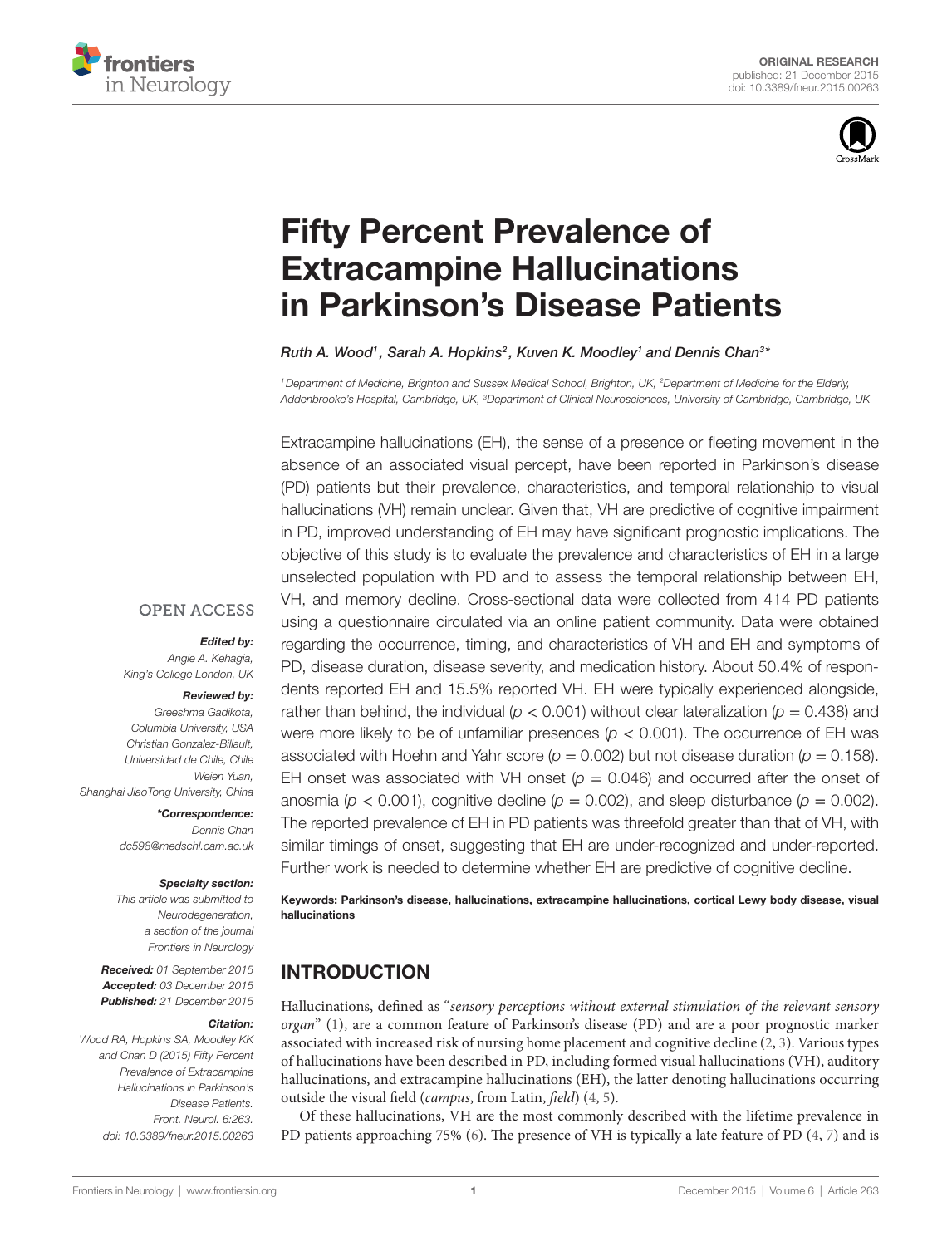predictive of cortical Lewy body pathology at post-mortem [\(8,](#page-7-7) [9\)](#page-7-8). VH in PD are associated with the occurrence of cognitive dysfunction, daytime somnolence, and sleep disorders [\(4,](#page-7-3) [10,](#page-7-9) [11\)](#page-7-10). Although their neural basis is not yet fully established, structural and functional neuroimaging studies have implicated a variety of brain systems, including anterior visual pathways, brainstem, and visual association regions in their pathogenesis [\(12](#page-7-11)). More specifically, evidence suggests a role for altered cortical visual processing in the pathogenesis of VH in PD [\(13\)](#page-7-12).

In addition, antiparkinsonian drug therapy has been reported to precipitate psychosis [\(14,](#page-7-13) [15\)](#page-7-14) with certain drugs, particularly dopamine agonists, being linked to VH in PD [\(16](#page-7-15)). However, dopaminergic drug use is not sufficient to explain the occurrence of all VH in PD [\(4\)](#page-7-3). Furthermore, drug-induced psychosis in PD may persist even when the offending medication is withdrawn ([17\)](#page-7-16), and there appears to be a poor correlation between drug exposure and symptom severity ([18](#page-7-17)).

In contrast to VH, EH [\(5\)](#page-7-4) are not associated with any visual percept. Instead, EH are experienced as the sense of a presence beside or behind, or as a fleeting sense of movement alongside, the individual perceiving this phenomenon. In previous studies of hallucinoses associated with PD, EH have been classified as "minor hallucinations," which, when combined with illusions, is associated with a prevalence ranging from 17 to 72% [\(4](#page-7-3), [19–](#page-8-0)[21\)](#page-8-1). Several explanations exist for this wide range in reported prevalence, including heterogeneity of study populations and methodological differences in assessing the presence of these symptoms ([21](#page-8-1)).

The occurrence of EH is not specific to PD; they have been reported in cerebrovascular disease, epilepsy, sleep paralysis, and traumatic brain injury ([22](#page-8-2)[–24](#page-8-3)). Aside from neurological disorders, EH have been described by individuals in situations associated with extreme physical hardship, such as shipwreck survivors, mountaineers, and polar explorers ([25](#page-8-4)[–27](#page-8-5)), perhaps most famously by Ernest Shackleton during his failed Antarctic expedition of 1914–1917.

... it seemed to me often that we were four, not three. I said nothing to my companions on the point, but afterwards Worsley said to me, 'Boss, I had the curious feeling on the march that there was another person with us' [\(25](#page-8-4))

In the context of neurodegenerative diseases, the presence of VH is a relatively specific feature of cortical Lewy body disease ([9](#page-7-8), [28\)](#page-8-6) and forms one component of the diagnostic criteria for Dementia with Lewy Bodies (DLB) and Parkinson's Disease Dementia ([8](#page-7-7), [29\)](#page-8-7). Given that, VH are predictive of future cognitive decline ([30](#page-8-8)–[32](#page-8-9)), it is possible that other types of hallucinosis may also have predictive value, notably those likely to be indicative of cortical involvement.

Extracampine hallucinations are by definition less overt than VH, and therefore may be both under-reported by patients and under-investigated by clinicians, who do not routinely include questions about EH in their history taking ([5](#page-7-4)). Additionally, while the neural substrate of EH has yet to be clarified, their phenomenological nature would implicate higher order association cortices in EH generation beyond any reasonable doubt. As such, it is important to establish whether EH represent a cortical marker of disease in patients with PD, and thus are predictive of future cognitive and clinical decline. Such determination would have major implications for biomedical research, in terms of disease phenotyping and natural history studies, and for clinical practice, with the assessment of EH in patients with PD potentially acting as a prognostic marker alerting clinicians to impend cognitive decline. In practice, EH focused questions could be included in the routine clinical history or, in the future, could be assessed in specialist PD clinics using a validated EH questionnaire similar to those currently in use for the assessment of VH ([33\)](#page-8-10).

However, prior to any such studies, the first step is to obtain a better understanding of the occurrence of EH in patients with PD, in view of the limited information available at present. The primary objective of this study was therefore to determine the prevalence of EH in patients with PD. The secondary objectives are to identify the main characteristics of EH (for example, emotional content, familiarity of percept, laterality of EH) and to assess the temporal relationship between the onset of EH and other key symptoms of PD, specifically VH, cognitive impairment, and REM sleep behavior disorders. In order to obtain these data from a more representative sample of PD patients, and thus offset the potential ascertainment bias associated with sampling from a specialist PD clinics, information about EH occurrence were acquired by way of a web-based questionnaire made available to an online social networking community of patients, *patientslikeme*® [\(34](#page-8-11)).

## MATERIALS AND METHODS

### Recruitment and Administration of Questionnaire

*patientslikeme*® is an online patient network where members share personal health data to track their disease progression, communicate with other patients, and contribute to research studies. Members of the community are regularly invited to participate in optional questionnaire-based research studies [\(34\)](#page-8-11). Although patients with any illness are able to sign up to the website, *patientslikeme*® has a large online community of individuals with PD; at the time of this study, there were 6841 such members.

All members of the *patientslikeme*® community who had previously self-identified as having PD were invited to participate in the study via email (**[Figure 1](#page-2-0)**). The link provided in the email enabled potential participants to access the study information and indicate whether or not they wished to participate. Submission of the completed questionnaire was interpreted as provision of consent for study enrollment in line with ethical guidelines from The University of Sussex on the acquisition of anonymous questionnaire-based data from patient groups [\(35](#page-8-12)). The online survey remained open for 1 week and to verify the test–retest reliability of the EH questionnaire and, in line with routine practice in questionnaire-based surveys hosted on the *patientslikeme*® platform, all participants were invited by email to complete a retest phase 2 weeks later in which an identical questionnaire was administered.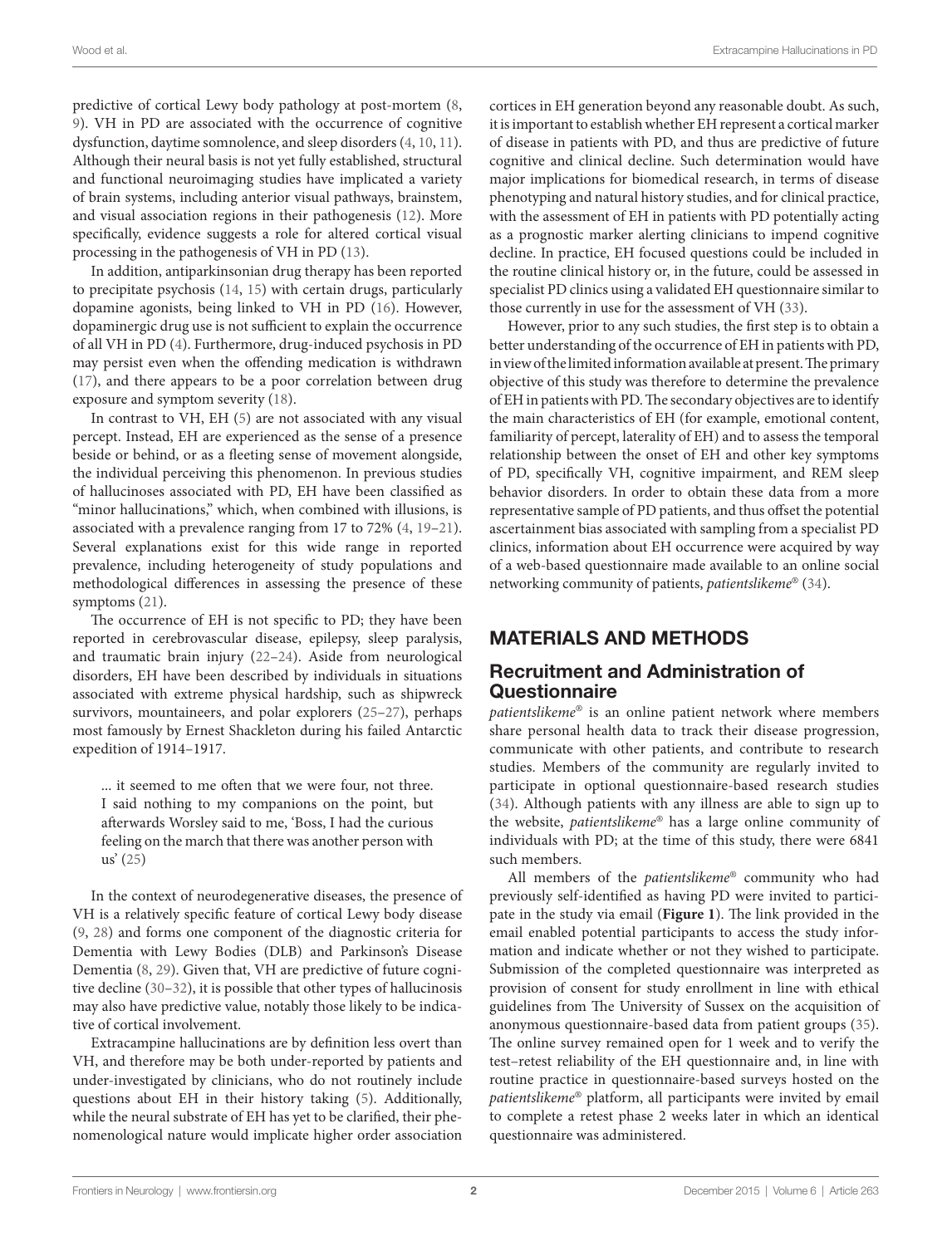

### <span id="page-2-0"></span>Ethics

Ethical approval for this study was obtained from the South East Coast – Surrey Regional Ethics Committee (reference number 12/LO/1001).

### Inclusion/Exclusion Criteria

Those included in the study were adults with a self-reported diagnosis of PD. Respondents were excluded if they had selfreported Lewy body dementia, PD with associated dementia, a non-PD neurodegenerative disorder, or moderate-to-severe visual impairment (cataracts, macular degeneration, diabetic eye disease, or registered blind).

### **Questionnaire**

The study instrument was a novel, web-based, questionnaire, which was completed via the *patientslikeme*® online platform. The questions were generated by the study authors with input from patients with PD and their caregivers. Participants were informed of the nature of the study in terms of the information being requested but were blinded to the specific hypotheses being tested, in order to eliminate reporting bias. In order to increase the response rate, an email reminder was sent after the initial launch.

All data were self-reported and information was gathered regarding demographics, co-morbidities, and current and previous experiences of illusions (*Q1,***[Table 1](#page-3-0)**), VH (*Q22–26*), and EH (*Q2–21*). Two questions were used to assess whether or not participants had experienced EH (*Q2 and Q6*) and a participant was defined as having had an EH if they answered yes to one or both of these questions.

Participants were asked to characterize EH in terms of EH location relative to themselves (*Q3*), laterality (*Q4*), emotional content (*Q28*), time of day of occurrence (*Q5*), form (*Q7*), and familiarity (*Q8*). They were also asked about any auditory or tactile (*Q9–10*) components, whether their EH were stereotyped (*Q11*) and the effect of medications on their EH, in terms of aggravation or amelioration (*Q12–14*). All known trade names for PD medications were used, to help ensure correct identification of medications used by participants from different countries.

Data were also collected regarding the relationship between the onset of EH and other features of disease, such as VH, memory decline, anosmia, and sleep disturbance. Disease severity was assessed using a modified version of the Hoehn and Yahr score, already in use by *patientslikeme*®, in which patients identify their disease severity (**[Table 1](#page-3-0)**).

### Statistical Analysis

Statistical analysis was performed using IBM SPSS Statistics Version 22.0. Descriptive statistics were used to analyze the characteristics of EH in terms of laterality (left/right), familiarity (familiar/unfamiliar), emotional content (pleasant/unpleasant/ neither), associated emotional response (happy/sad/neither), and time of day (morning/afternoon/evening/night). Chi-squared testing was undertaken to determine whether there were significant differences between the expected and observed frequencies of these variables.

Respondents were divided into two groups, those with EH and those without, and the distribution of variables, such as age, gender, disease duration, and severity and presence of VH within these groups were compared using an independent *t*-test, Mann–Whitney *U*, or a chi-squared test (with or without trend) depending on whether the variable being analyzed was continuous or categorical and normally distributed. Normality of data was assessed using visual inspection of histograms, QQ plots and box plots, and Shapiro–Wilk testing.

A logistic regression analysis was undertaken to determine if a set of pre-specified variables (age, gender, disease duration, disease severity as specified by Hoehn and Yahr score, and presence of VH) were predictive of the occurrence of EH [\(36](#page-8-13)). These potential predictor variables were selected based on prior clinical knowledge and pre-specified hypotheses, explicitly that the prevalence of EH would not be influenced by demographic factors, such as age and sex, but would be affected by disease duration, disease severity, and VH, putative correlates of accumulating cortical Lewy Body pathology. A Box–Tidwell test was used to ensure there was linearity for continuous and transformed categorical variables. The dependent variable, the occurrence of EH, was dichotomous and assigned a value of 1 (EH occurrence) or 0 (no EH occurrence).

# RESULTS

### **Recruitment**

Data from 414 respondents were included in the study. Of the 6841 individuals with PD who were invited to participate, 569 responded indicating a response rate of 8.3%. Forty (9.7%) respondents were excluded as they had not completed the questionnaire, and 115 (20.2%) were excluded on the basis of the exclusion criteria outlined above.

## Participant Demographics

The mean age of respondents was 61.9 years (standard deviation 8.2 years, range 33–88 years) and 48.2% (199/413) of the cohort were female. About 83.5% (324/388) of participants were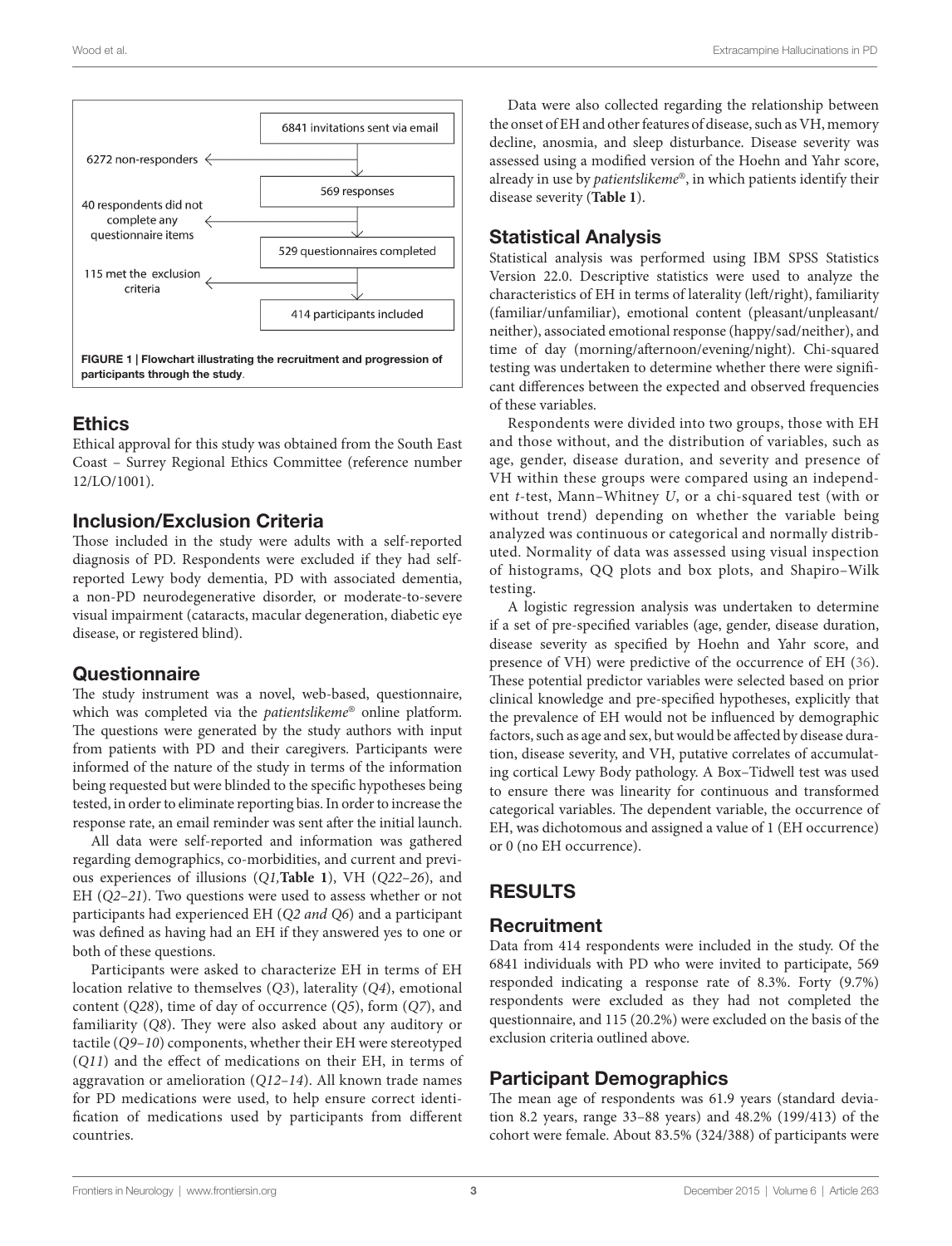#### <span id="page-3-0"></span>TABLE 1 | Questionnaire items as posed to participants.

| Modified Hoehn<br>and Yahr score<br>Illusions | Parkinson's disease progresses through five stages, called "Hoehn and Yahr" stages. Please indicate which of the five statements below best<br>describes your status at the moment<br>1. I have symptoms on one side of my body only<br>2. I have symptoms on both sides of my body but no problems with balance or walking<br>3. I'm having problems with my balance and walking<br>4. I can still stand and walk but with great difficulty<br>5. I cannot stand or walk independently; I need help or a wheelchair<br>Q1. Have you ever looked at something and thought it was something else altogether?<br>(For example: spots on the wall looking like insects or a lampshade cover being mistaken for a person.) Yes/No                                                                                                                                                                                                                                                                                                                                                                                                                                                                                                                                                                                                                                                                                                                                                                                                                                                                                                                                   |
|-----------------------------------------------|-----------------------------------------------------------------------------------------------------------------------------------------------------------------------------------------------------------------------------------------------------------------------------------------------------------------------------------------------------------------------------------------------------------------------------------------------------------------------------------------------------------------------------------------------------------------------------------------------------------------------------------------------------------------------------------------------------------------------------------------------------------------------------------------------------------------------------------------------------------------------------------------------------------------------------------------------------------------------------------------------------------------------------------------------------------------------------------------------------------------------------------------------------------------------------------------------------------------------------------------------------------------------------------------------------------------------------------------------------------------------------------------------------------------------------------------------------------------------------------------------------------------------------------------------------------------------------------------------------------------------------------------------------------------|
| EH: feeling of a<br>movement                  | Q2. Have you ever experienced a feeling of movement past you when there was nothing there to account for this feeling?<br>(Some patients report a sensation that something has flashed past them, out of the corner of their eyes.) Yes/No<br>Q3. Where was the feeling of movement in relation to you? Front/Behind/To the side<br>Q4. If to the side, do they occur more on the left or the right?<br>Mostly on the left/Mostly on the right/There is no pattern/I have not noticed a pattern/Does not apply<br>Q5. Are these experiences more common at a particular time of day? Morning/Afternoon/Evening/Night/There is no pattern                                                                                                                                                                                                                                                                                                                                                                                                                                                                                                                                                                                                                                                                                                                                                                                                                                                                                                                                                                                                                        |
| EH: feeling of a<br>presence                  | Q6. Have you ever felt of imagined a presence either behind or alongside you when there was nothing there to account for this feeling? Yes/No<br>Q7. Do you feel as though this presence is human, animal or other? Human/Animal/Other<br>Q8. Is the presence familiar to you? Yes/No<br>Q9. Does the presence ever speak to you or make another noise? Yes/No<br>Q10. Does the presence ever touch you? Yes/No<br>Q11. Are these experiences always the same? Yes/No<br>Q12. Have any of your medications ever made these experiences better OR worse? Yes/No<br>Q13. If you have ever taken any of the following medications* please indicate how they affected these experiences.<br>Improved symptoms/Worsened symptoms/No effect on my symptoms/I have never taken this medication<br>Q14. If you have ever taken any other medications for your Parkinson's disease, please indicate what these were and how they affected these<br>experiences<br>Q15. Do you have a reduced sense of smell? Yes/No<br>Q16. Have you noticed a decline in your memory or thinking? Yes/No<br>Q17. Have you noticed a change in your ability to walk or maintain balance? Yes/No<br>Q18. Have you noticed that your sleeping has become more restless or disturbed? Yes/No<br>For questions 15–18, if the answer was yes participants were also asked<br>Q19. Did you notice this before or after you FIRST noticed the presence? Before/After<br>Q20. Are you able to estimate how much time passed between noticing this and first becoming aware of a presence? Yes, I can/No, I cannot<br>Q21. If yes, please estimate this period (in days, weeks, months, or years) |
| VH                                            | Q22. Have you ever SEEN things that were not really present or that other people could not see?<br>(For example, some patients report seeing animals or children that others cannot see.) Yes/No<br>Q23. If you answered YES, when did this occur in relation to feeling/imaging the sense of a presence?<br>Before/After/They occurred at the same time/I am not sure which occurred first<br>Q24. If you answered BEFORE or AFTER please estimate this period (in days, weeks, months or years)<br>Q25. How often do you see things that are not really present or that other people cannot see?<br>Less than once a week/At least once a week/Several times a week<br>Q26. What do you generally see during these episodes? The images are not fully formed/I see adult beings/I see children/I see animals or<br>insects/I see shadows that may sometimes move/I see other everyday objects<br>For each type of hallucination (EH and VH) the following questions were asked<br>Q27. When was the last time this happened? Within the last week/Within the last month/Within the last 3 months/Within the last 6 months/More<br>than 6 months ago<br>Q28. These experiences are: Pleasant or reassuring/Unpleasant or frightening/Neither<br>Q29. These experiences make me feel: Happy/Sad/Neither                                                                                                                                                                                                                                                                                                                                                         |
| Sleep                                         | Q30. I sometimes have very vivid dreams Yes/No<br>Q31. I have been told that I kick and/or punch in my sleep Yes/No<br>Q32. I have been told that I shout, swear or laugh in my sleep Yes/No                                                                                                                                                                                                                                                                                                                                                                                                                                                                                                                                                                                                                                                                                                                                                                                                                                                                                                                                                                                                                                                                                                                                                                                                                                                                                                                                                                                                                                                                    |

*In addition to the potential responses listed, participants were also able to skip the question.*

*\*Co-careldopa, Co-benyldopa, Stalevo, Rotigotine, Pramipexole, Ropinirole, Benzotropine, Trihexyphenidyl, Selegiline, Rasagiline, Entacapone, Amantadine, Rivastigmine, Donepezil, Galantamine.*

resident in the United States or United Kingdom with others living in Europe, Canada, Australasia, South America, and the Middle East. The mean Hoehn and Yahr score was 2.11 (SD 0.99, range 1–5) with 94.9% (391/412) of participants reporting a score between 1 and 3. Mean disease duration was 7.3 years (SD 5.0 years, range 1–29 years).

#### Prevalence of Hallucinations

About 33.9% (140/413) of respondents reported illusions and 15.5% (64/412) had experienced VH. More than half of respondents reported EH; 45.9% (190/414) reported a "feeling of movement" passing them and 24.6% (102/414) reported "feeling or imaging a presence that was not truly there." Given that, 20.3%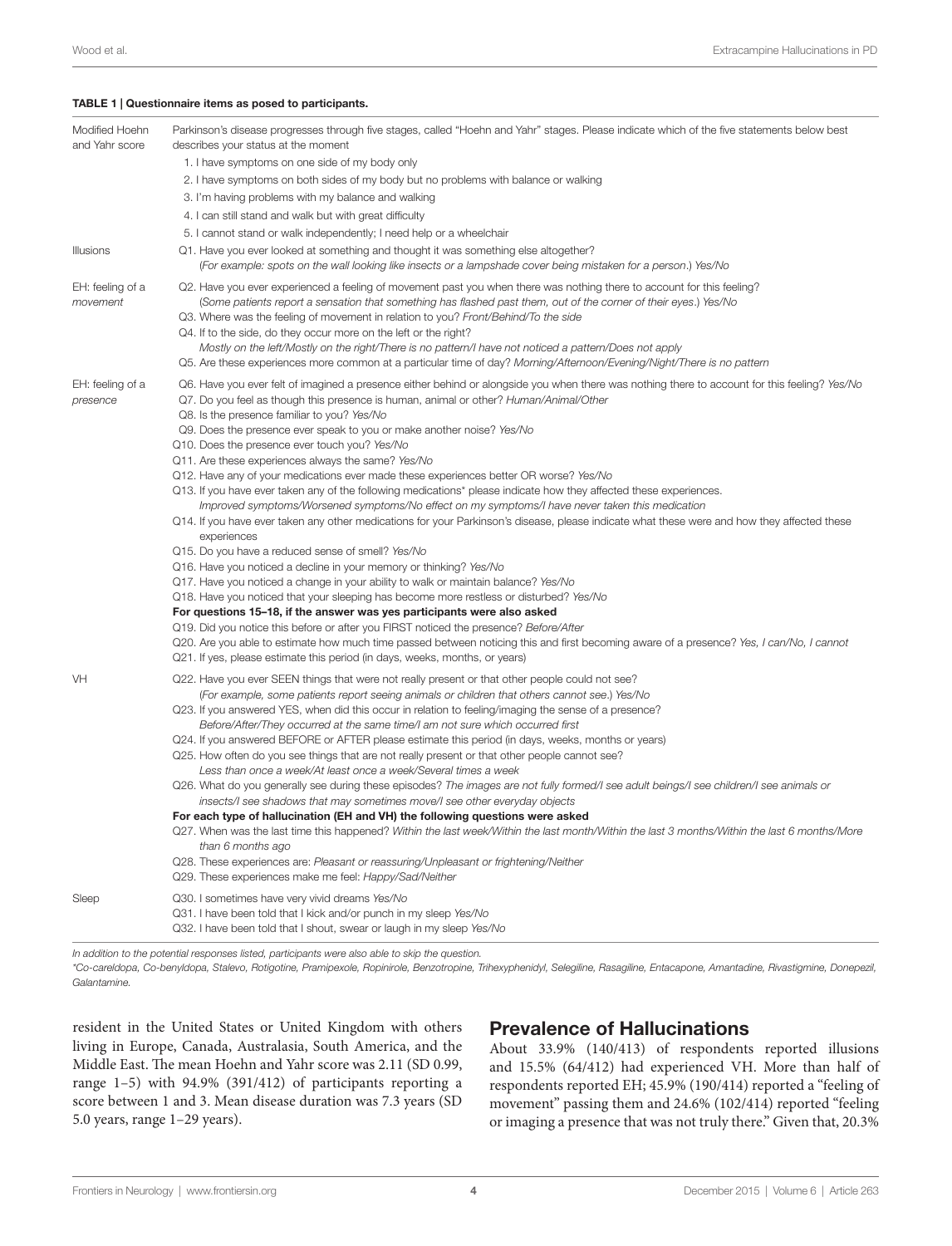reported both symptoms, 50.4% (208/413) experienced either a "feeling of movement" or had "felt or imagined a presence" (**[Figure 2](#page-4-0)**).

# Predictors of EH

Neither age nor gender was predictors for the occurrence of EH (**[Table 2](#page-5-0)**). Mean disease duration did not differ significantly between the EH and non-EH groups ( $p = 0.158$ ), but those with EH were more likely to have a higher Hoehn and Yahr Stage (*p* = 0.002) (**[Table 2](#page-5-0)**).

# Characteristics of EH

Extracampine hallucinations were more likely to occur alongside rather than directly in front of or behind the person experiencing them (*p* < 0.001) (**[Table 3](#page-5-1)**)*.* Although EH did lateralize to the left or right in 47.0% (78/166) of cases this was a non-significant finding  $(p = 0.438)$  with a similar proportion of respondents (53.0%, 88/166) stating either that there was no left/right pattern or that they had not noticed such a pattern. Of the 47.0% (78/166) that did lateralize more were reported on the right side but this did not reach statistical significance ( $p = 0.070$ ).

Extracampine hallucinations were more likely to feel "unfamiliar" than "familiar" ( $p = 0.001$ ) and seemed to be emotional neutral experiences making people feel neither happy nor sad  $(p < 0.001)$ , and neither pleasant nor unpleasant, whether they had reported "a feeling of movement" (*p* < 0.001) or the "sense of a presence" (*p* < 0.001) (**[Table 3](#page-5-1)**).

# Timing of EH

In those who reported EH these were often recently experienced; 81.6% (151/185) of those who reported a "feeling of a movement passing them" and 72.3% (73/101) of those who reported a "felt or imagined presence" had experienced this phenomenon within the previous three months. EH were not associated with a particular time of day (morning/afternoon/evening/night)  $(p < 0.001)$ .

# Relationship Between EH and Other Symptoms Associated with PD

Extracampine hallucinations co-existed with other PD symptoms. Of those who reported EH, 75.5% (77/102) also had anosmia, 73.3% (74/101) reported a decline in their memory or thinking, 72.5% (74/102) had restless sleep, and 77.4% (27/35) had experienced a change in their balance or walking.

The onset of anosmia, memory decline, and sleep disturbance were all more likely to precede the onset of EH in our cohort  $(p < 0.001, p = 0.002, \text{ and } p = 0.002, \text{ respectively})$ , but there was no clear temporal relationship between the onset of EH and the onset of motor symptoms ( $p = 0.221$ ) in line with the above finding of a lack of association between EH and disease duration (**[Table 4](#page-6-0)**).

# Relationship Between EH and VH

In 52.8% (19/36) of reported cases, EH onset was described as occurring around the same time as VH, with 25% (9/36) and 22.2% (8/36), respectively, reporting EH onset before and after VH onset. This finding reached statistical significance  $(p = 0.046)$ (**[Table 4](#page-6-0)**).

A major overlap was observed between those reporting VH and those reporting EH (**[Figure 2](#page-4-0)**); 85.9% of those with VH also had EH. Those who reported EH were significantly more likely to report VH (26.6%, 55/207) than those who did not report EH (4.4%, 9/204) (*p* < 0.001) (**[Table 4](#page-6-0)**). About 37.0% (152/411) of all respondents reported EH but no VH, and 2.2% (9/411) reported VH but no EH (**[Figure 2](#page-4-0)**).

<span id="page-4-0"></span>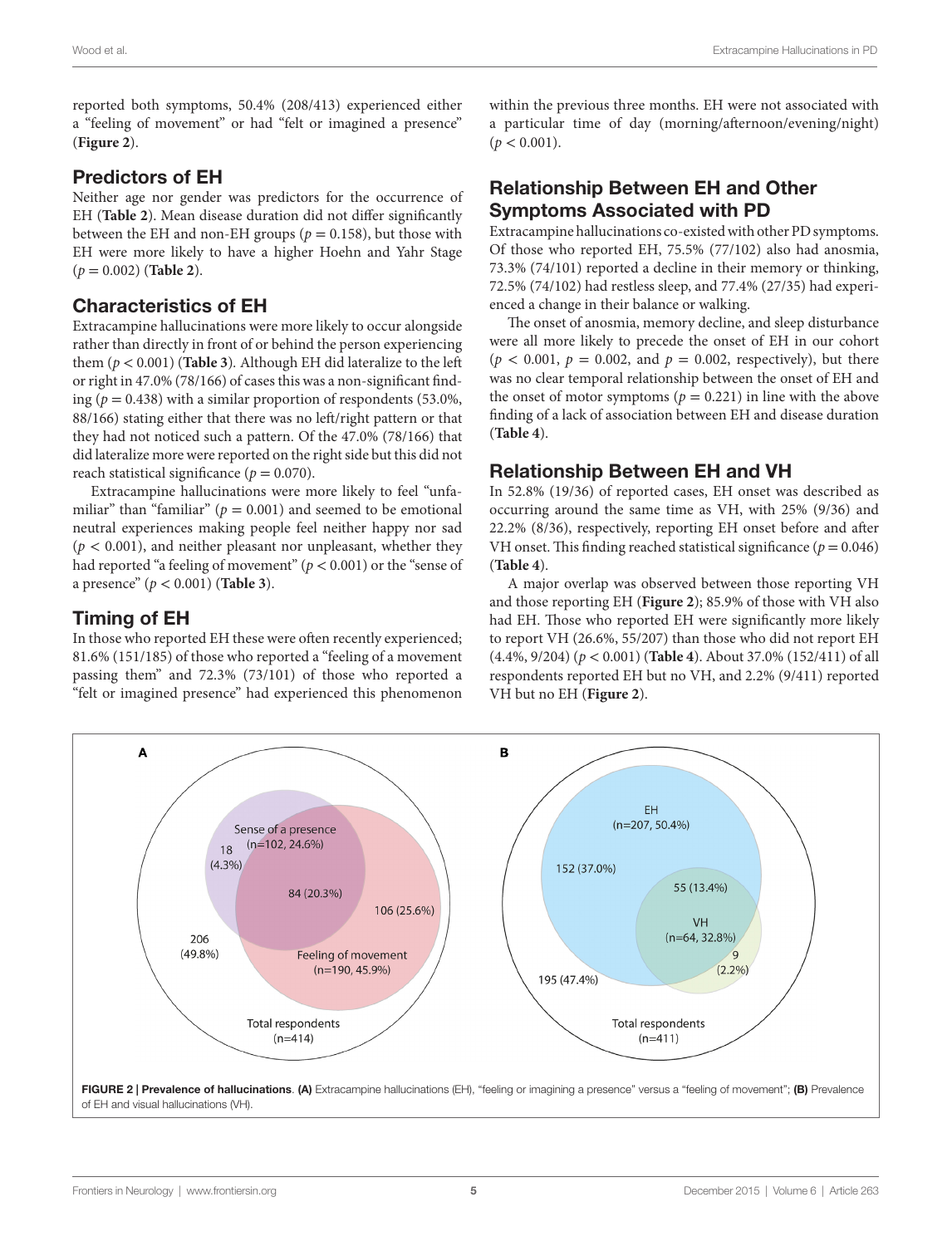#### <span id="page-5-0"></span>TABLE 2 | A comparison of participants with and without extracampine hallucinations (EH).

|                                       | <b>Participants</b><br>with EH | <b>Participants</b><br>without EH | p-Value              |
|---------------------------------------|--------------------------------|-----------------------------------|----------------------|
| Number of respondents                 | 208 (50.4)                     | 204 (49.6)                        |                      |
| Female respondents (%)                | 107 (54.0)                     | 91(46.0)                          | $0.165*$             |
| Age (years) (SD)                      | 62.1(8.1)                      | 61.6(8.3)                         | 0.520 <sup>†</sup>   |
| Visual hallucinations<br>reported (%) | 55/207 (26.6)                  | 9/204(4.4)                        | $<$ 0.001 $^*$       |
| Disease duration (years) (SD)         | 7.5(5.0)                       | 7.1(4.9)                          | 0.158 <sup>‡</sup>   |
| Hoehn and Yahr Stage (%)              |                                |                                   | $0.002$ <sup>§</sup> |
| Stage 1                               | 67 (32.2)                      | 87 (42.9)                         |                      |
| Stage 2                               | 35(16.8)                       | 47 (23.2)                         |                      |
| Stage 3                               | 96 (46.2)                      | 59(29.1)                          |                      |
| Stage 4                               | 10(4.8)                        | 8(3.9)                            |                      |
| Stage 5                               | O(0)                           | 2(1.0)                            |                      |
|                                       |                                |                                   |                      |

*\*Chi squared test.*

*† Independent T-test.*

*‡ Mann–Whitney U.*

*§ Chi squared test with trend (Hoehn and Yahr classes collapsed to Stage 1, Stage 2, and Stage* ≥ *3).*

*Bold font denotes statistically significant results with a cut off of*  $p < 0.05$ *.* 

<span id="page-5-1"></span>

| TABLE 3   Characteristics of reported extracampine hallucinations (EH). |  |  |
|-------------------------------------------------------------------------|--|--|
|                                                                         |  |  |

| <b>Feature</b>                 |                                                                                                                           | <b>Observed</b><br>result (%)                                               | p-Value*                      |
|--------------------------------|---------------------------------------------------------------------------------------------------------------------------|-----------------------------------------------------------------------------|-------------------------------|
| Laterality                     | Front<br>Behind<br>Side                                                                                                   | 11(6.4)<br>7(4.1)<br>153 (89.5)                                             | $<$ 0.001                     |
|                                | No laterality<br>Left/right preference<br>Left <sup>†</sup><br>Right <sup>+</sup>                                         | 88 (53.0)<br>78 (47.0)<br>$31(39.7)$ <sup>t</sup><br>47 (60.3) <sup>+</sup> | 0.438<br>$0.007$ <sup>†</sup> |
| Familiarity                    | Familiar<br>Unfamiliar                                                                                                    | 34 (34.0)<br>66 (66.0)                                                      | $<$ 0.001                     |
| Emotional<br>content           | For "a feeling of movement"<br>Pleasant<br>Unpleasant<br>Neither pleasant nor unpleasant<br>For "the sense of a presence" | 3(1.6)<br>33 (17.5)<br>153 (81.0)                                           | < 0.001                       |
|                                | Pleasant<br>Unpleasant<br>Neither pleasant nor unpleasant<br>Happy<br>Sad<br>Neither                                      | 10(9.8)<br>24 (23.5)<br>68 (66.7)<br>2(1.1)<br>7(3.7)<br>180 (95.2)         | < 0.001<br>$<$ 0.001          |
| <b>EH</b> content              | Animals<br>People<br>Inanimate objects                                                                                    | 20(20.2)<br>70 (70.7)<br>9(9.1)                                             | $<$ 0.001                     |
| Other<br>sensory<br>components | Auditory component<br>No auditory component<br>Tactile component<br>No tactile component                                  | 6(5.9)<br>95 (94.1)<br>11 (10.9)<br>90(89.1)                                | $<$ 0.001<br>< 0.001          |
| Stereotyped                    | Always the same<br>Not always the same                                                                                    | 29 (29.6)<br>69 (72.6)                                                      | $<$ 0.001                     |
| Timing                         | Occur at a particular time of day<br>(morning/afternoon/evening/night)<br>Occur at any time of day or night               | 49 (26.2)<br>138 (73.8)                                                     | $<$ 0.001                     |

*\*Chi-squared testing. † Subgroup analysis.*

Bold font denotes statistically significant results with a cut off of  $p < 0.05$ .

# Predictors of EH

A binary logistic regression was performed to ascertain the effects of age, gender, disease duration, disease severity (Hoehn and Yahr score), and the presence of VH on the likelihood that the participants had experienced EH. The logistic regression model was statistically significant  $[\chi^2(5) = 44.463, p < 0.001]$ and explained 13.9% (Nagelkerke  $R^2$ ) of the variance in the presence of EH. Overall, it correctly predicted the occurrence or absence of EH in 62.4% of respondents; it correctly classified 37.9% of those experiencing EH and 87.1% of those not experiencing EH. Of these variables, only the presence of VH was found to be significantly predictive of EH occurrence (**[Table 4](#page-6-0)**).

#### **Medication**

Participants who had experienced EH were asked if their medications made their EH better or worse. Overall medications did not appear to have an effect upon EH ( $p < 0.001$ ) with 72.6% (69/95) of respondents stating they had not noticed an effect.

27.4% (26/95) reported that their medication had affected their EH and provided further data regarding individual drugs (**[Table 4](#page-6-0)**). The following data were collected only from these 26 participants therefore the number of responses for each drug was small. For some drugs (co-benyldopa, stalevo, benzotropine, trihexyphenidyl, entacapone, rivastigmine, donepezil, and galantamine), information was obtained from fewer than five respondents, and these small sample sizes precluded meaningful interpretation; for example, only three patients in this subgroup were taking rivastigmine. Of the remaining drugs, 13/17 respondents stated that pramipexole significantly worsened EH ( $p = 0.010$ ). No significant drug effect on EH was noted for other drugs (**[Table 4](#page-6-0)**).

#### Test–Retest Reproducibility of Responses

52.9% (301/569) of participants completed a retest phase in which they retook an identical questionnaire. Analysis of this data by *patientslikeme*® indicated that our questionnaire had a high test–retest reliability (Cronbachs  $\alpha = 0.94$ ).

### **DISCUSSION**

The prevalence of EH in patients with PD, their characteristics and association with other key clinical features of PD were investigated using a web-based questionnaire circulated to the online patient community *patientslikeme*®. To the best of our knowledge, this is the first large cross-sectional study to focus on the occurrence of EH in patients with PD. The main finding of the study was that EH were reported by over 50% of respondents, representing a prevalence more than three times greater than that of VH (50.4 versus 15.5%). Although there is no prior study specifically exploring the prevalence of EH in PD against which these study results can be compared, this 50.4% prevalence figure falls within the range of reported prevalences of minor hallucinations in PD ([4](#page-7-3), [19–](#page-8-0)[21\)](#page-8-1), which includes EH.

Extracampine hallucinations were significantly more likely to be experienced as a presence alongside, rather than behind, the individual ( $p < 0.001$ ), to be an unfamiliar rather than a familiar presence ( $p < 0.001$ ), for the presence to be that of a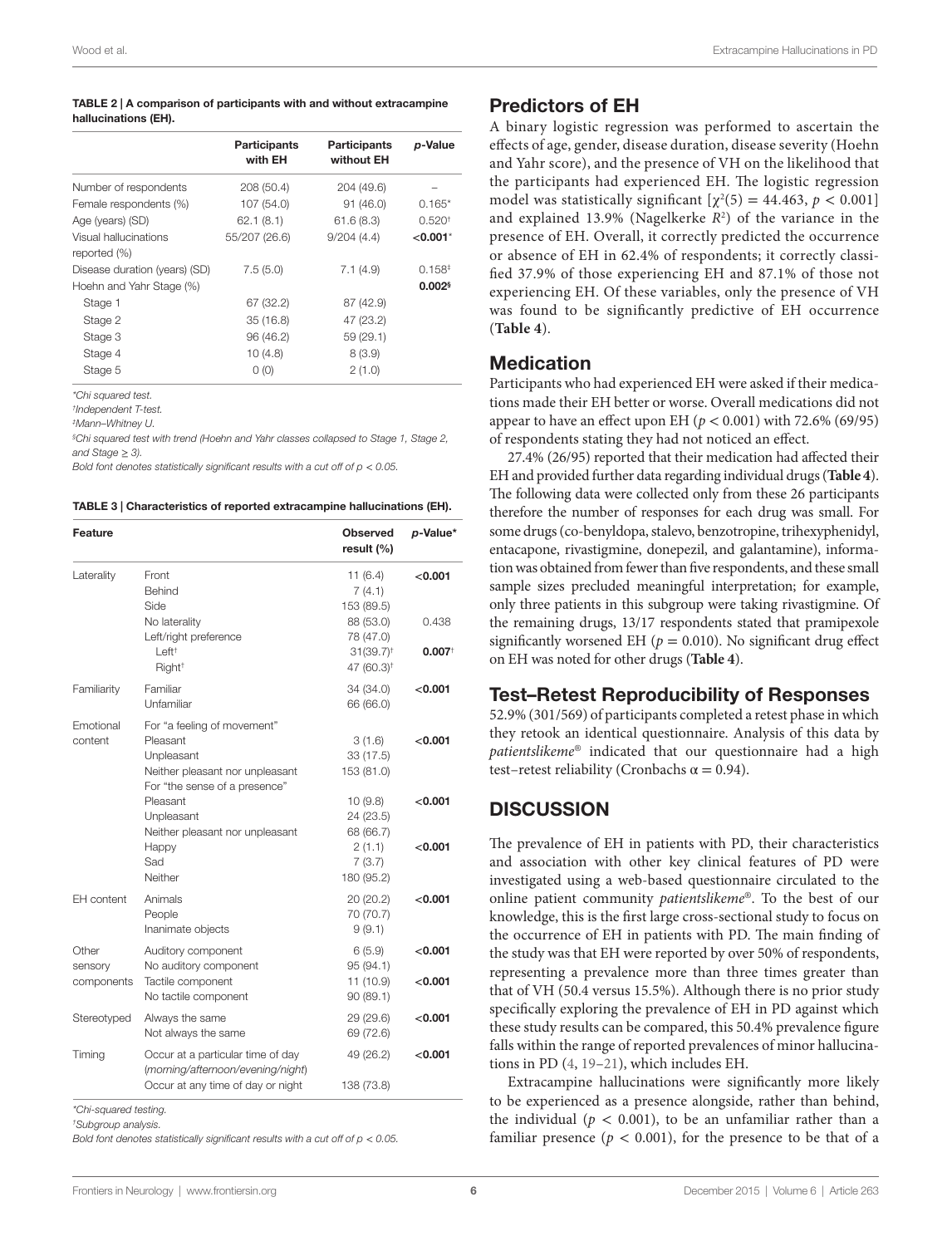#### <span id="page-6-0"></span>TABLE 4 | Relationships between (A) the onset of EH and other PD symptoms, (B) EH and potential predictor variables, and (C) EH and medication.

#### (A) Temporal relationships between the onset of EH and other PD symptoms

| Symptom           | Before EH (%) | After EH (%) | Coincides with EH (%) | p-Value* |
|-------------------|---------------|--------------|-----------------------|----------|
| VH                | 9(22.0)       | 8(26.8)      | 9(51.2)               | 0.046    |
| Anosmia           | 57 (86.4)     | 9(13.6)      |                       | < 0.001  |
| Memory decline    | 44 (69.8)     | 19(30.2)     |                       | 0.002    |
| Sleep disturbance | 44 (69.8)     | 19(30.2)     |                       | 0.002    |
| Motor symptoms    | 15(62.5)      | 9(37.5)      |                       | 0.221    |
|                   |               |              |                       |          |

#### (B) Predictors of the occurrence of EH on a logistic regression analysis

| Variable         | <b>SE</b><br><b>Coefficient</b> |       | Odds ratio | 95% Confidence limits |       | p-Value |
|------------------|---------------------------------|-------|------------|-----------------------|-------|---------|
| Age              | 0.006                           | 0.013 | 0.994      | 0.981                 | 1.032 | 0.644   |
| Sex              | 0.213                           | 0.212 | 1.273      | 0.817                 | 1.873 | 0.315   |
| Disease duration | $-0.002$                        | 0.023 | 0.927      | 0.955                 | 1.043 | 0.927   |
| H&Y score        | 0.162                           | 0.114 | .176       | 0.941                 | 1.470 | 0.154   |
| VH               | 1.958                           | 0.380 | 7.083      | 0.067                 | 0.297 | < 0.001 |

#### (C) Medication effect on EH (data from 26/95 participants whose medication affected EH)

| <b>Medication</b> | Number of responders | EH better $(%)$ | EH worse (%) | No effect $(\% )$ | p-Value* |
|-------------------|----------------------|-----------------|--------------|-------------------|----------|
| Co-careldopa      | 24                   | 8(33)           | 5(21)        | 11 (46)           | 0.325    |
| Rotigotine        |                      | O(0)            | 4(57)        | 3(42)             | 0.160    |
| Pramipexole       | 17                   | (6)             | 13 (76)      | 3(18)             | 0.010    |
| Ropinirole        | 18                   | 2(11)           | 9(50)        | 7 (39)            | 0.229    |
| Selegiline        |                      | O(0)            | 2(29)        | 5(71)             | 0.066    |
| Rasagiline        | 12                   | O(0)            | (8)          | 11 (92)           | < 0.001  |
| Amantadine        | 12                   | 3(25)           | 4(33)        | 5(42)             | 0.779    |

*EH, extracampine hallucinations; VH, visual hallucinations.*

*\*Chi squared testing.*

*† Data not requested on the questionnaire.*

*Bold font denotes statistically significant results with a cut off of*  $p < 0.05$ *.* 

person rather than an animal or inanimate object ( $p < 0.001$ ), and to be emotionally neutral in content ( $p < 0.001$ ). EH did not tend to be stereotypical in nature ( $p < 0.001$ ), and did not tend to have an auditory or tactile component ( $p < 0.001$ ). There was no significant association between occurrence of EH and time of day ( $p < 0.001$ ).

With regard to other aspects of PD, there was a statistically significant ( $p = 0.002$ ) association between EH occurrence and disease severity, as measured by the Hoehn and Yahr stage, but not with respondent age, gender, and disease duration of PD. The presence of VH was predictive of EH and the majority of respondents who reported EH also described VH (85.9%). In over 50% of respondents, EH and VH onset occurred around the same time.

Surprisingly, and in contrast to previous studies reporting that the onset of VH was predictive of future cognitive decline, in this study respondents stated that EH occurred after the onset of cognitive problems, as well as after anosmia and sleep disturbance. This was an unexpected finding. One possibility is that these results may be skewed by the greater difficulty in recognizing the onset of EH, given its current under-reporting and under-recognition. However, another possibility is that the Lewy body pathology may affect the cortical systems underpinning EH later than those involved in cognition. That said, this would seem a less plausible explanation when the neural substrate of EH is considered. While this is yet to be established, given that EH represent percepts that are by definition devoid of any visual form, it is probable that they are of cortical origin rather than indicative of a disorder of primary sensory pathways. This is reinforced by a recent study investigating the imaging changes associated with the "sense of a presence," both in a small cohort of patients with neurological disorders (epilepsy, stroke but no PD patients) and healthy subjects in whom this phenomenon was induced artificially using synchronous and asynchronous stimulation ([37\)](#page-8-14). The brain regions most commonly associated with "the sense of a presence" were the frontoparietal cortex, insular cortex, and temporoparietal cortex. With regard to the latter, the clinicopathological observation that VH in Lewy body disease were strongly associated with a high density of Lewy bodies in the temporal lobe ([9](#page-7-8)) may provide a clue as to the cortical substrate of EH. Given that, the onset of VH commonly precedes that of cognitive impairment in PD, the expectation might have been that the latter would also be preceded by the occurrence of EH. This will need to be clarified by way of future prospective natural history studies of EH in PD patients without cognitive impairment.

Insufficient data were generated to draw any firm conclusions regarding the effect of medications on EH. Although the majority of patients reported that their medications did not influence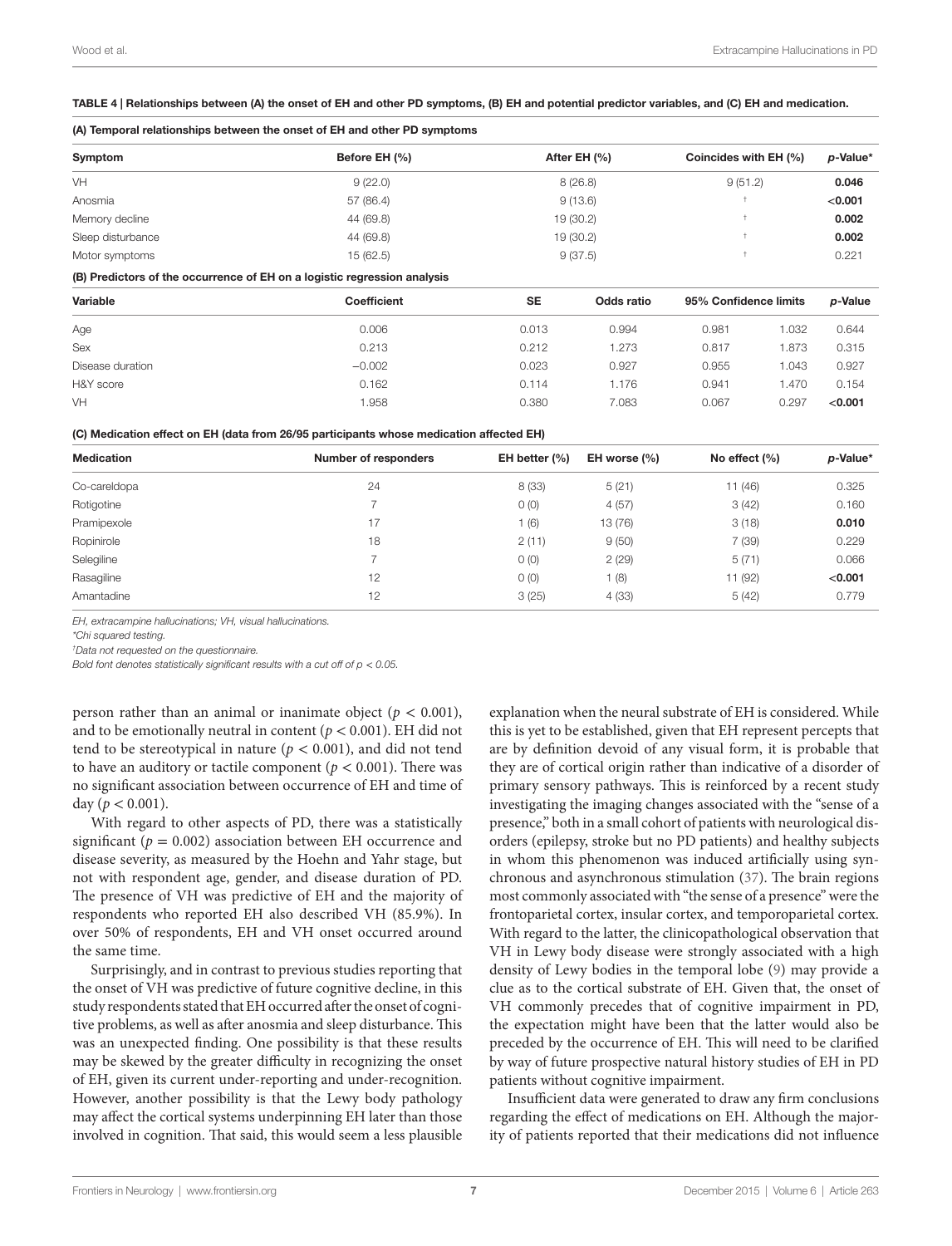their EH, a minority did notice an effect with the only significant finding being that pramipexole worsened EH.

This study has limitations. The use of a web-based questionnaire to obtain responses from an online community of patients not diagnosed, or under the care of, the study authors means that there is no mechanism to confirm the diagnosis of PD or the Hoehn and Yahr score. Knowledge is also lacking on the demographic details of the respondent group and given the online nature of both the community and the questionnaire, it is possible that the respondents as group may not reflect the entire socio-economic breadth of the wider PD patient population. Additionally, this study is potentially vulnerable to the biases associated with all questionnaire-based research studies (selection, recall, and responder bias). With regard to disease severity of the study respondents, the mean Hoehn and Yahr score was 2.1, which may reflect the fact that patients with more severe disease could find completing online questionnaires more challenging. Finally, in order to ensure some degree of homogeneity among the test population, this study did not obtain responses from patients with PD dementia (PDD) and DLB, and no data are currently available regarding the prevalence of EH in the general population.

Future research will aim to determine the prognostic significance of EH, notably with regard to predicting later cognitive decline, as well as to establish the prevalence of EH in patients with PDD and Lewy body dementia.

# **CONCLUSION**

The occurrence of EH in 50.4% of respondents suggests that EH is an under-reported and under-recognized symptom of PD.

### **REFERENCES**

- <span id="page-7-0"></span>1. American Psychiatric Association. *Diagnostic and Statistical Manual of Mental Disorders: DSM-5*. Washington, DC: American Psychiatric Association (2013).
- <span id="page-7-1"></span>2. Goetz CG, Stebbins GT. Risk factors for nursing home placement in advanced Parkinson's disease. *Neurology* (1993) **43**:2227–9. doi[:10.1212/](http://dx.doi.org/10.1212/WNL.43.11.2227) [WNL.43.11.2227](http://dx.doi.org/10.1212/WNL.43.11.2227)
- <span id="page-7-2"></span>3. Hobson P, Meara J. Risk and incidence of dementia in a cohort of older subjects with Parkinson's disease in the United Kingdom. *Mov Disord* (2004) **19**:1043–9. doi[:10.1002/mds.20216](http://dx.doi.org/10.1002/mds.20216)
- <span id="page-7-3"></span>4. Fenelon G, Mahieux F, Huon R, Ziegler M. Hallucinations in Parkinson's disease: prevalence, phenomenology and risk factors. *Brain* (2000) **123**(Pt 4):733–45. doi:[10.1093/brain/123.4.733](http://dx.doi.org/10.1093/brain/123.4.733)
- <span id="page-7-4"></span>5. Chan D, Rossor MN. "-but who is that on the other side of you?" Extracampine hallucinations revisited. *Lancet* (2002) **360**:2064–6. doi[:10.1016/](http://dx.doi.org/10.1016/S0140-6736(02)11998-2) [S0140-6736\(02\)11998-2](http://dx.doi.org/10.1016/S0140-6736(02)11998-2)
- <span id="page-7-5"></span>6. Diederich NJ, Fenelon G, Stebbins G, Goetz CG. Hallucinations in Parkinson disease. *Nat Rev Neurol* (2009) **5**:331–42. doi[:10.1038/nrneurol.2009.62](http://dx.doi.org/10.1038/nrneurol.2009.62)
- <span id="page-7-6"></span>7. Williams DR, Lees AJ. Visual hallucinations in the diagnosis of idiopathic Parkinson's disease: a retrospective autopsy study. *Lancet Neurol* (2005) **4**:605– 10. doi[:10.1016/S1474-4422\(05\)70146-0](http://dx.doi.org/10.1016/S1474-4422(05)70146-0)
- <span id="page-7-7"></span>8. McKeith IG, Galasko D, Kosaka K, Perry EK, Dickson DW, Hansen LA, et al. Consensus guidelines for the clinical and pathologic diagnosis of dementia with Lewy bodies (DLB): report of the consortium on DLB international workshop. *Neurology* (1996) **47**:1113–24. doi:[10.1212/WNL.47.5.1113](http://dx.doi.org/10.1212/WNL.47.5.1113)
- <span id="page-7-8"></span>9. Harding AJ, Broe GA, Halliday GM. Visual hallucinations in Lewy body disease relate to Lewy bodies in the temporal lobe. *Brain* (2002) **125**:391–403. doi:[10.1093/brain/awf033](http://dx.doi.org/10.1093/brain/awf033)

Given that, the occurrence of VH represents one of the core criteria for the diagnosis both of PDD and DLB, identification of EH may be of high clinical significance The likely neural substrate of this phenomenon suggests that EH may indicate cortical involvement in PD and thus be predictive of future cognitive decline.

### ACKNOWLEDGMENTS

The authors would like to thank all the study respondents and *patientslikeme*® for their collaboration with this research project and in particular offer thanks to Paul Wicks, Ph.D. (Vice President of Innovation at *patientslikeme*®) for his assistance in setting up this collaboration, and to Magdalena Harrington, Ph.D. (Psychometrician at *patientslikeme*®) and Julia Braverman, Ph.D. (Research Scientist at *patientslikeme*®) for technical support in setting up the online questionnaire and obtaining the data. We also wish to thank Dr. Stephen Bremner, Ph.D. (Senior Lecturer in Medical Statistics at Brighton and Sussex Medical School) for his assistance with the statistical analysis.

# FUNDING

Dr. RW is funded by the UK National Institute for Health Research (NIHR). Dr. DC is funded by the Cambridge NIHR Biomedical Research Centre and receives grant income from the UK Medical Research Council, Technology Strategy Board and the Cambridge Isaac Newton Trust. There are no other financial disclosures to make.

- <span id="page-7-9"></span>10. Sanchez-Ramos JR, Ortoll R, Paulson GW. Visual hallucinations associated with Parkinson disease. *Arch Neurol* (1996) **53**:1265–8. doi[:10.1001/](http://dx.doi.org/10.1001/archneur.1996.00550120077019) [archneur.1996.00550120077019](http://dx.doi.org/10.1001/archneur.1996.00550120077019)
- <span id="page-7-10"></span>11. Gallagher DA, Parkkinen L, O'Sullivan SS, Spratt A, Shah A, Davey CC, et al. Testing an aetiological model of visual hallucinations in Parkinson's disease. *Brain* (2011) **134**:3299–309. doi[:10.1093/brain/awr225](http://dx.doi.org/10.1093/brain/awr225)
- <span id="page-7-11"></span>12. Ibarretxe-Bilbao N, Junque C, Marti MJ, Tolosa E. Cerebral basis of visual hallucinations in Parkinson's disease: structural and functional MRI studies. *J Neurol Sci* (2011) **310**:79–81. doi[:10.1016/j.jns.2011.06.019](http://dx.doi.org/10.1016/j.jns.2011.06.019)
- <span id="page-7-12"></span>13. Stebbins GT, Goetz CG, Carrillo MC, Bangen KJ, Turner DA, Glover GH, et al. Altered cortical visual processing in PD with hallucinations: an fMRI study. *Neurology* (2004) **63**:1409–16. doi:[10.1212/01.](http://dx.doi.org/10.1212/01.WNL.0000141853.27081.BD) [WNL.0000141853.27081.BD](http://dx.doi.org/10.1212/01.WNL.0000141853.27081.BD)
- <span id="page-7-13"></span>14. Goetz CG, Tanner CM, Klawans HL. Pharmacology of hallucinations induced by long-term drug therapy. *Am J Psychiatry* (1982) **139**:494–7. doi[:10.1176/](http://dx.doi.org/10.1176/ajp.139.4.494) [ajp.139.4.494](http://dx.doi.org/10.1176/ajp.139.4.494)
- <span id="page-7-14"></span>15. Cummings JL. Behavioral complications of drug treatment of Parkinson's disease. *J Am Geriatr Soc* (1991) **39**:708–16. doi[:10.1111/j.1532-5415.1991.](http://dx.doi.org/10.1111/j.1532-5415.1991.tb03627.x) [tb03627.x](http://dx.doi.org/10.1111/j.1532-5415.1991.tb03627.x)
- <span id="page-7-15"></span>16. Rascol O, Brooks DJ, Korczyn AD, De Deyn PP, Clarke CE, Lang AE. A fiveyear study of the incidence of dyskinesia in patients with early Parkinson's disease who were treated with ropinirole or levodopa. *N Engl J Med* (2000) **342**:1484–91. doi[:10.1056/NEJM200005183422004](http://dx.doi.org/10.1056/NEJM200005183422004)
- <span id="page-7-16"></span>17. Friedman JH. 'Drug holidays' in the treatment of Parkinson's disease. A brief review. *Arch Intern Med* (1985) **145**:913–5. doi:[10.1001/](http://dx.doi.org/10.1001/archinte.145.5.913) [archinte.145.5.913](http://dx.doi.org/10.1001/archinte.145.5.913)
- <span id="page-7-17"></span>18. Aarsland D, Larsen JP, Cummins JL, Laake K. Prevalence and clinical correlates of psychotic symptoms in Parkinson disease: a community-based study. *Arch Neurol* (1999) **56**:595–601. doi:[10.1001/archneur.56.5.595](http://dx.doi.org/10.1001/archneur.56.5.595)